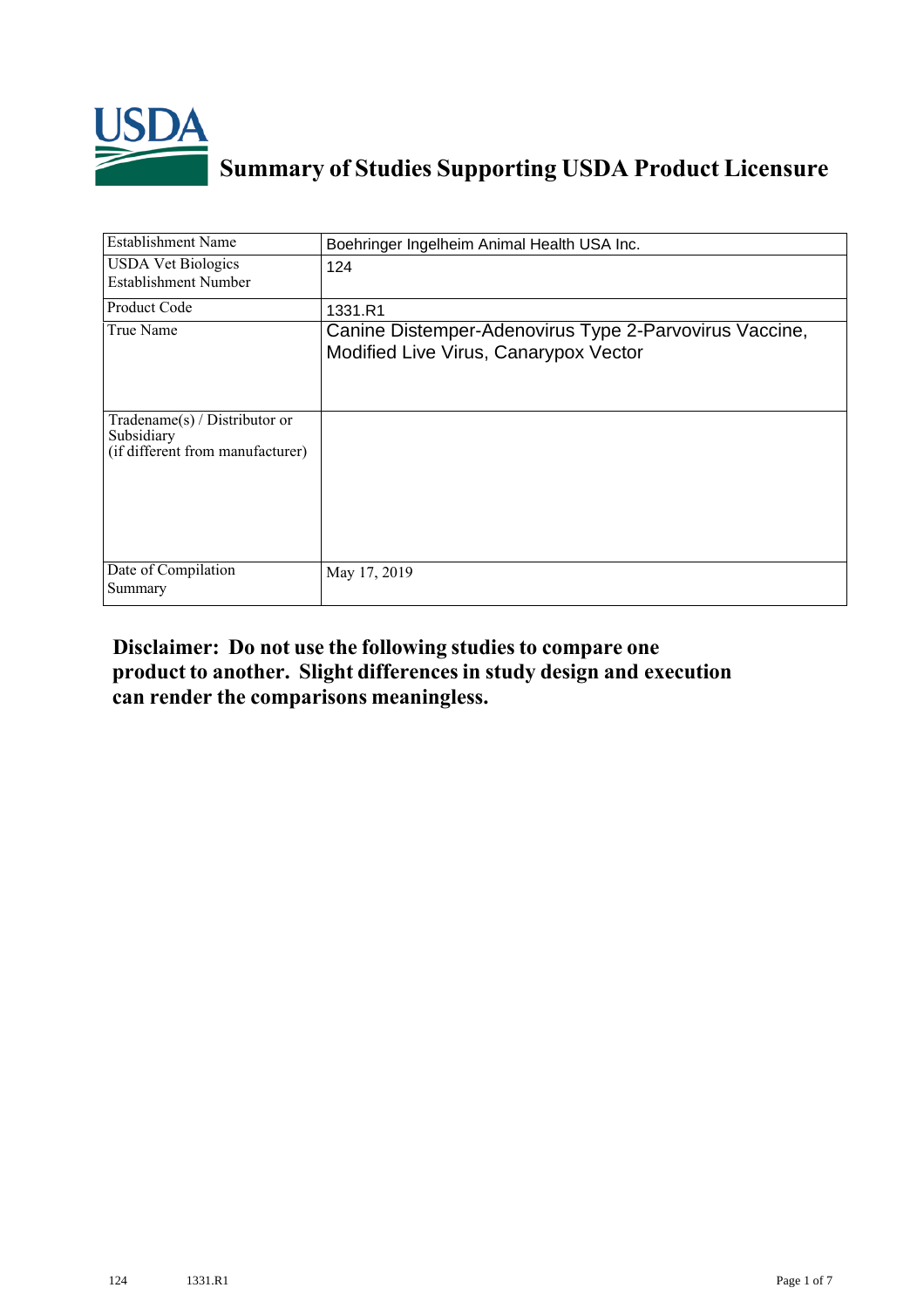| <b>Study Type</b>              | Efficacy                                                                                                                                                                                                                                                                                                                    |
|--------------------------------|-----------------------------------------------------------------------------------------------------------------------------------------------------------------------------------------------------------------------------------------------------------------------------------------------------------------------------|
| <b>Pertaining to</b>           | Canine adenovirus type 2 (CAV-2)                                                                                                                                                                                                                                                                                            |
| <b>Study Purpose</b>           | Demonstrate efficacy against canine adenovirus type 1 (canine                                                                                                                                                                                                                                                               |
|                                | hepatitis)                                                                                                                                                                                                                                                                                                                  |
| <b>Product Administration</b>  | Intramuscularly (IM) and subcutaneously (SQ)                                                                                                                                                                                                                                                                                |
| <b>Study Animals</b>           | Dogs                                                                                                                                                                                                                                                                                                                        |
| <b>Challenge Description</b>   |                                                                                                                                                                                                                                                                                                                             |
| <b>Interval observed after</b> |                                                                                                                                                                                                                                                                                                                             |
| challenge                      |                                                                                                                                                                                                                                                                                                                             |
| <b>Results</b>                 | Study data were evaluated by USDA-APHIS prior to product<br>licensure and met regulatory standards for acceptance at the time of<br>submission. No data are published because this study was submitted<br>to USDA-APHIS prior to January 1, 2007, and APHIS only requires<br>publication of data submitted after that date. |
| <b>USDA Approval Date</b>      | 1987                                                                                                                                                                                                                                                                                                                        |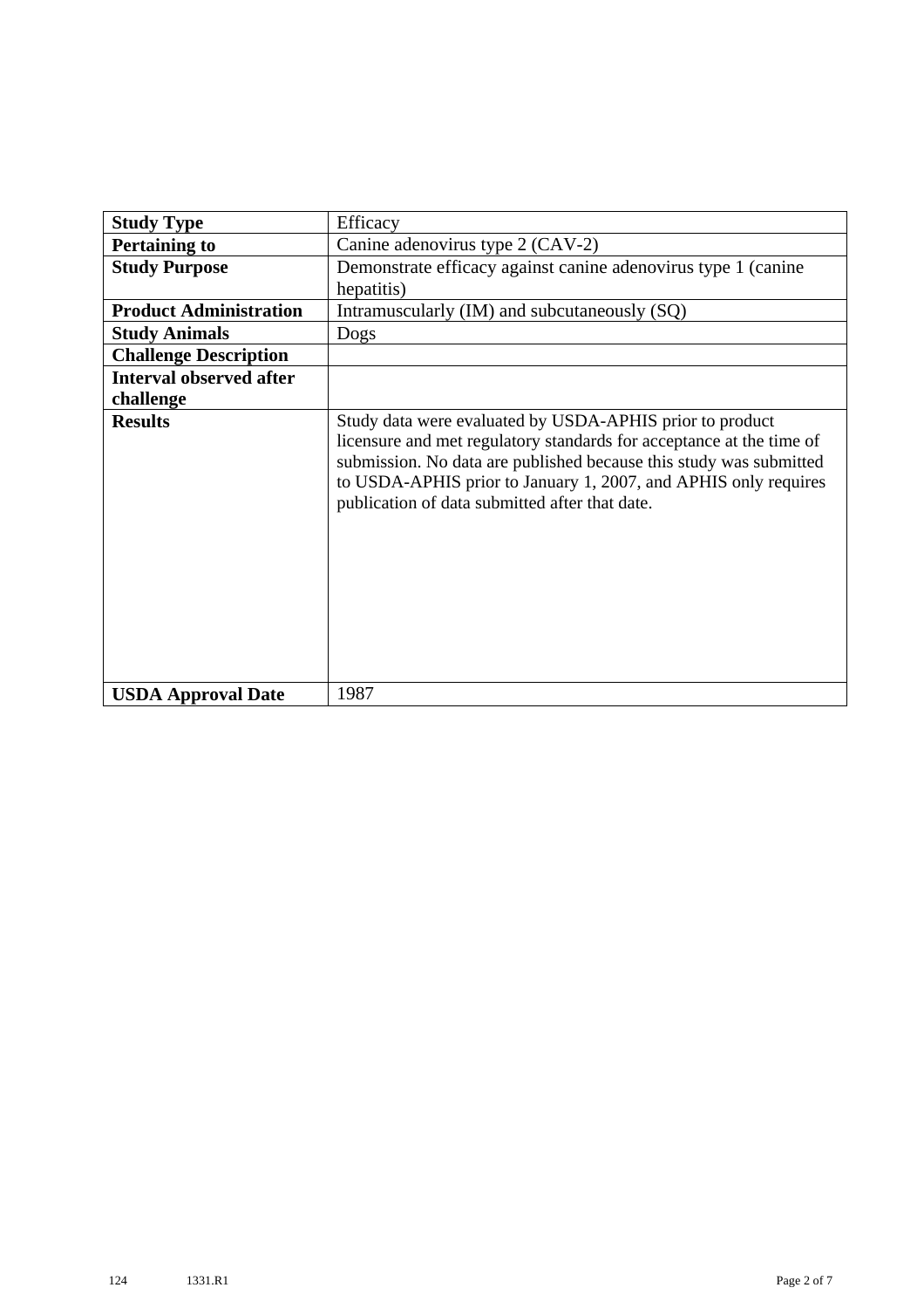| <b>Study Type</b>              | Efficacy                                                                                                                                                                                                                                                                                                                                                                                              |
|--------------------------------|-------------------------------------------------------------------------------------------------------------------------------------------------------------------------------------------------------------------------------------------------------------------------------------------------------------------------------------------------------------------------------------------------------|
| <b>Pertaining to</b>           | Canine adenovirus type 2 (CAV-2)                                                                                                                                                                                                                                                                                                                                                                      |
| <b>Study Purpose</b>           | Demonstrate efficacy against canine adenovirus type 2 (canine                                                                                                                                                                                                                                                                                                                                         |
|                                | respiratory disease complex)                                                                                                                                                                                                                                                                                                                                                                          |
| <b>Product Administration</b>  | Intramuscularly (IM) and subcutaneously (SQ)                                                                                                                                                                                                                                                                                                                                                          |
| <b>Study Animals</b>           | Dogs                                                                                                                                                                                                                                                                                                                                                                                                  |
| <b>Challenge Description</b>   |                                                                                                                                                                                                                                                                                                                                                                                                       |
| <b>Interval observed after</b> |                                                                                                                                                                                                                                                                                                                                                                                                       |
| challenge                      |                                                                                                                                                                                                                                                                                                                                                                                                       |
| <b>Results</b>                 | Study results applicable to subcutaneous (SQ) route of administration.<br>Study data were evaluated by USDA-APHIS prior to product<br>licensure and met regulatory standards for acceptance at the time of<br>submission. No data are published because this study was submitted<br>to USDA-APHIS prior to January 1, 2007, and APHIS only requires<br>publication of data submitted after that date. |
| <b>USDA Approval Date</b>      | July 14, 1989                                                                                                                                                                                                                                                                                                                                                                                         |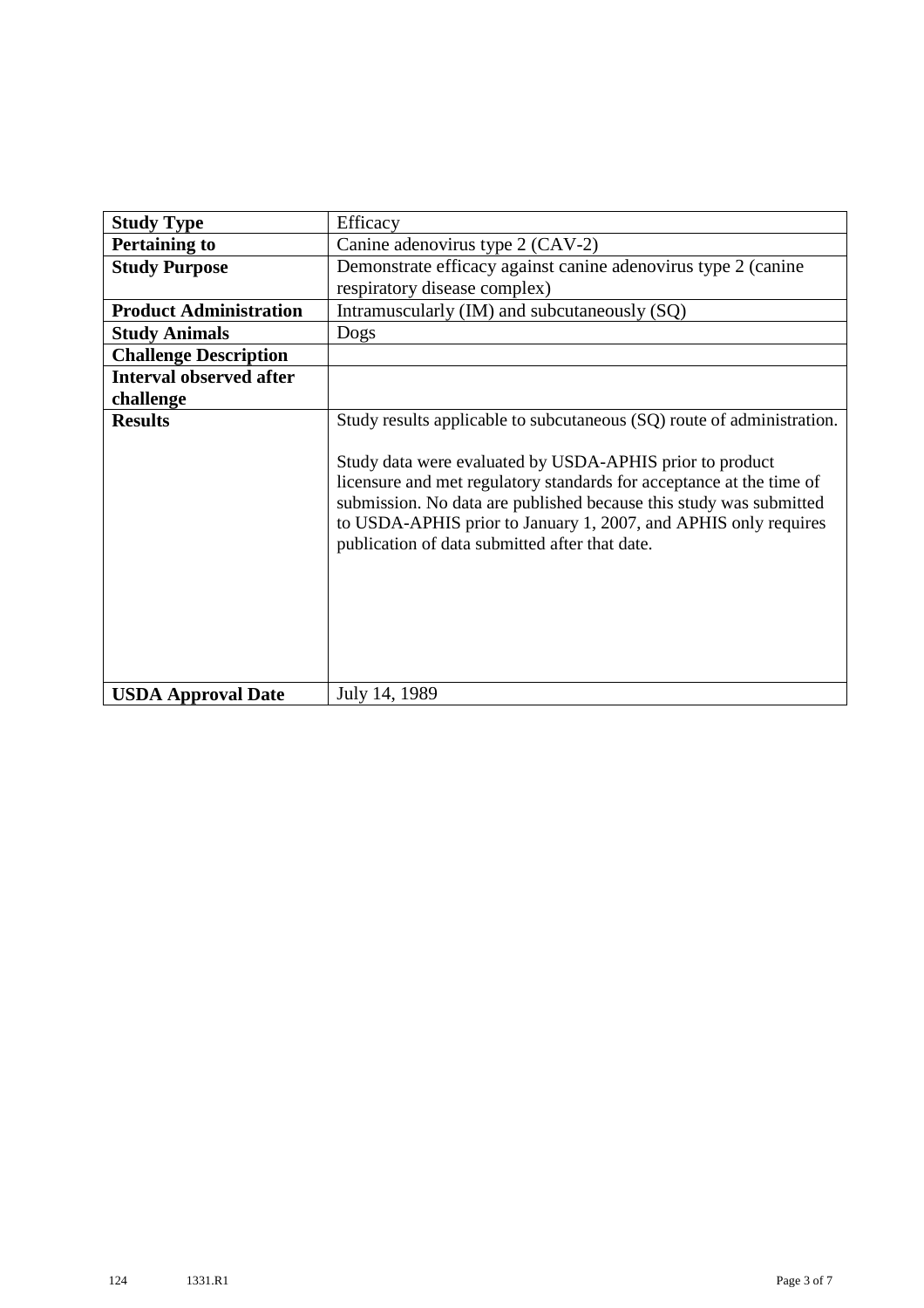| <b>Study Type</b>              | Efficacy                                                                                                                                                                                                                                                                                                                    |
|--------------------------------|-----------------------------------------------------------------------------------------------------------------------------------------------------------------------------------------------------------------------------------------------------------------------------------------------------------------------------|
| <b>Pertaining to</b>           | Canine distemper virus                                                                                                                                                                                                                                                                                                      |
| <b>Study Purpose</b>           | Demonstrate efficacy against canine distemper virus                                                                                                                                                                                                                                                                         |
| <b>Product Administration</b>  | Intramuscularly (IM) and subcutaneously (SQ)                                                                                                                                                                                                                                                                                |
| <b>Study Animals</b>           | Dogs                                                                                                                                                                                                                                                                                                                        |
| <b>Challenge Description</b>   |                                                                                                                                                                                                                                                                                                                             |
| <b>Interval observed after</b> |                                                                                                                                                                                                                                                                                                                             |
| challenge                      |                                                                                                                                                                                                                                                                                                                             |
| <b>Results</b>                 | Study data were evaluated by USDA-APHIS prior to product<br>licensure and met regulatory standards for acceptance at the time of<br>submission. No data are published because this study was submitted<br>to USDA-APHIS prior to January 1, 2007, and APHIS only requires<br>publication of data submitted after that date. |
| <b>USDA Approval Date</b>      | November 6, 1995                                                                                                                                                                                                                                                                                                            |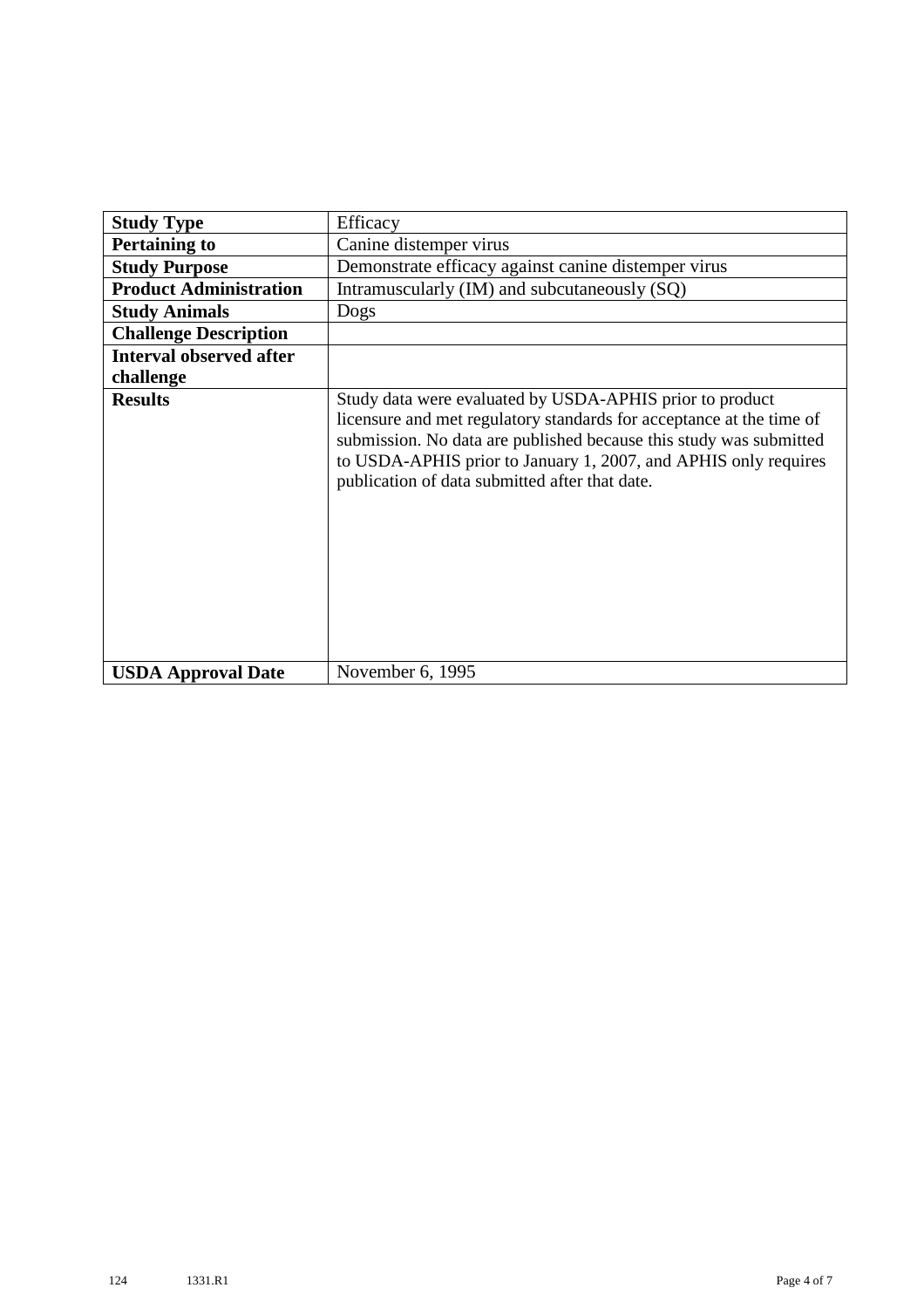| <b>Study Type</b>              | Efficacy                                                                                                                                                                                                                                                                                                                                                                                                  |
|--------------------------------|-----------------------------------------------------------------------------------------------------------------------------------------------------------------------------------------------------------------------------------------------------------------------------------------------------------------------------------------------------------------------------------------------------------|
| <b>Pertaining to</b>           | Canine parvovirus                                                                                                                                                                                                                                                                                                                                                                                         |
| <b>Study Purpose</b>           | Demonstrate efficacy against canine parvovirus                                                                                                                                                                                                                                                                                                                                                            |
| <b>Product Administration</b>  | Intramuscularly (IM) and Subcutaneously (SQ)                                                                                                                                                                                                                                                                                                                                                              |
| <b>Study Animals</b>           | Dogs                                                                                                                                                                                                                                                                                                                                                                                                      |
| <b>Challenge Description</b>   |                                                                                                                                                                                                                                                                                                                                                                                                           |
| <b>Interval observed after</b> |                                                                                                                                                                                                                                                                                                                                                                                                           |
| challenge                      |                                                                                                                                                                                                                                                                                                                                                                                                           |
| <b>Results</b>                 | Study results applicable to intramuscular (IM) route of<br>administration.<br>Study data were evaluated by USDA-APHIS prior to product<br>licensure and met regulatory standards for acceptance at the time of<br>submission. No data are published because this study was submitted<br>to USDA-APHIS prior to January 1, 2007, and APHIS only requires<br>publication of data submitted after that date. |
| <b>USDA Approval Date</b>      | April 12, 1994                                                                                                                                                                                                                                                                                                                                                                                            |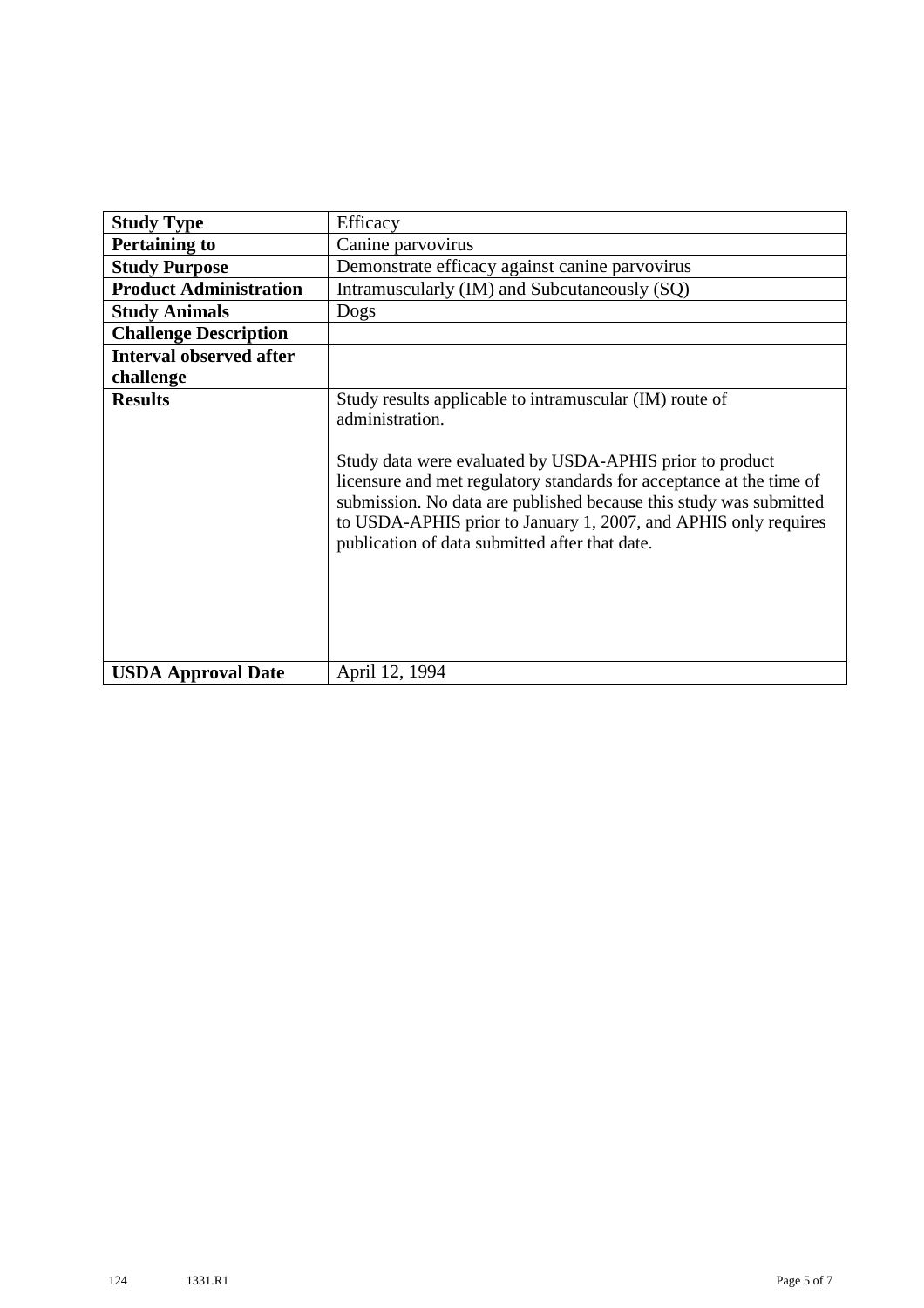| <b>Study Type</b>              | Safety                                                           |
|--------------------------------|------------------------------------------------------------------|
| <b>Pertaining to</b>           | Canine Adenovirus Type-2 (CAV-2)                                 |
| <b>Study Purpose</b>           | Development of corneal opacity is not associated with the use of |
|                                | this product                                                     |
| <b>Product Administration</b>  |                                                                  |
| <b>Study Animals</b>           |                                                                  |
| <b>Challenge Description</b>   |                                                                  |
| <b>Interval observed after</b> |                                                                  |
| challenge                      |                                                                  |
| <b>Results</b>                 | Study data are not available.                                    |
|                                |                                                                  |
|                                |                                                                  |
|                                |                                                                  |
|                                |                                                                  |
|                                |                                                                  |
|                                |                                                                  |
|                                |                                                                  |
|                                |                                                                  |
|                                |                                                                  |
|                                |                                                                  |
|                                |                                                                  |